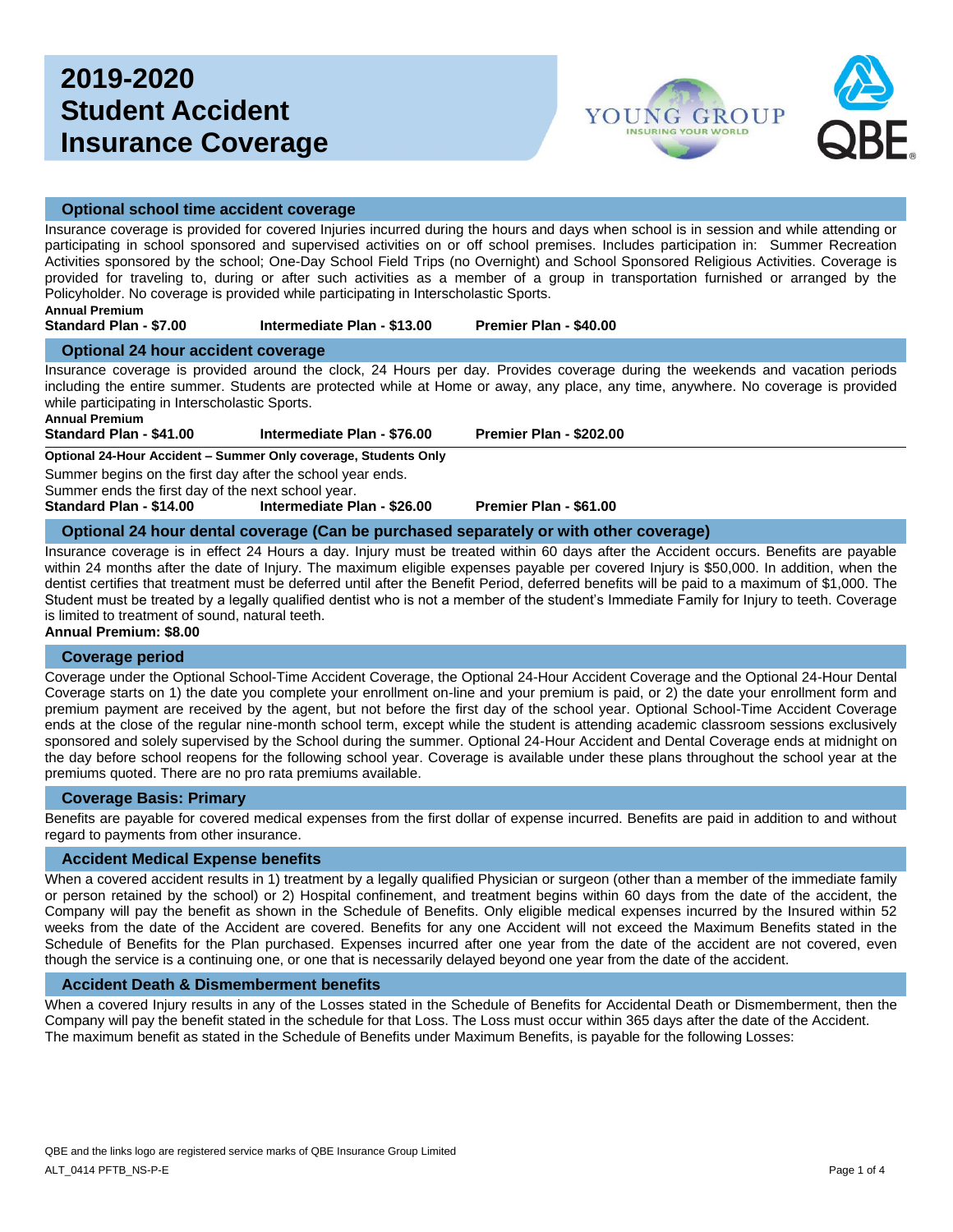1) Life; 2) Both Hands or Both Feet or Sight of Both Eyes; 3) One Hand and One Foot; 4) One Hand and Entire Sight of One Eye; 5) One Foot and Entire Sight of One Eye. Half of the maximum benefit will be paid for the Loss of one Hand, one Foot, the Sight of one eye or the loss of Thumb and Index Finger of the Same Hand. Loss of Hand or Foot means the complete Severance through or above the wrist or ankle joint. Loss of Sight means the total, permanent Loss of Sight in One Eye. Loss of Sight must be irrecoverable by natural, surgical or artificial means. Loss of Thumb and Index Finger of the Same Hand means complete Severance through or above the metacarpophalangeal joints of the same hand (the joints between the fingers and the hand). Severance means the complete separation and dismemberment of the part from the body.

If the Insured suffers more than one of the above covered losses as a result of the same Accident, the total amount the Company will pay is the maximum benefit. Benefits are paid in addition to any other benefits provided by the Policy.

#### **Definitions**

A **Covered Accident** means a sudden, unforeseeable, external event that results, directly and independently of all other causes, in an injury or loss. The Accident must occur while the Policy is in force and while the Insured is covered under the Policy. **Usual and Customary** means the average amount charged by most providers for treatment, service or supplies in the geographic area where the treatment, service or supply is provided. Such services and supplies must be recommended and approved by a Physician.

#### **Exclusions**

Benefits will not be paid for injuries caused by: 1) suicide, intentionally self-inflicted injury, or any attempt thereat while sane or insane; 2) treatment of hernia of any kind; 3) travel in or on any on-road or off-road vehicle that does not require motor vehicle licensing; 4) commission or attempt to commit a felony or an assault, or commission of or active participation in a riot or insurrection; 5) declared or undeclared war or act of war; 6) services or treatment provided by persons who do not normally charge for services, unless there is a legal obligation to pay; 7) flight in, boarding or alighting from an aircraft except as a fare-paying passenger on a regularly scheduled commercial or charter airline; 8) bungee-cord jumping, parachuting, skydiving, parasailing or hang-gliding; 9) an accident if the insured is the operator of a motor vehicle and does not possess a valid motor vehicle operator's license, unless the insured holds a valid learner's permit and the insured is receiving instruction from a driver's education instructor; 10) services or treatment rendered by any person who is employed or retained by the policyholder or living in the insured's household: a parent, sibling, spouse or child either of the insured or the insured's spouse or the insured; 11) cosmetic surgery, except for reconstruction surgery needed as the result of a covered injury; 12) injuries compensable under workers' compensation law or any similar law; 13) sickness, disease, bodily or mental illness, bacterial or viral infection or medical or surgical treatment thereof, except for any bacterial infection resulting from an accidental external cut or wound, or accidental ingestion of contaminated food; 14) the insured being legally intoxicated as determined according to the laws of the jurisdiction in which the covered accident occurred or voluntary ingestion of any narcotic, drug, poison, gas or fumes, unless prescribed or taken under the direction of a physician and taken in accordance with the prescribed dosage; 15) any hospital stay or days of a hospital stay that are not appropriate treatment for the condition and locality; 16) treatment of injury resulting from a condition that the insured knew existed on the date of a covered accident, unless the company has received a written medical release from his physician; 17) injury sustained as a result of practice or play in any Interscholastic Sports.

### **Retain this description for your records**

IMPORTANT NOTICE – THIS POLICY DOES NOT PROVIDE COVERAGE FOR SICKNESS. This information is a brief description of the important features of this insurance plan. It is not a contract. Terms and conditions of coverage are set forth on policy form series BAM-03-1000.00, or applicable state versions, underwritten by QBE Insurance Corporation. This Blanket Accident Medical Insurance Policy is subject to the laws of the jurisdiction in which it is issued. Additional exclusions and limitation may apply. You may review a copy of the policy upon request.

#### **How to file a claim**

In the event of an Accident, students should notify school immediately. To file a claim, obtain a claim form from the school, attach bill(s) to the completed claim form and mail to the address indicated on the form.

Call the Claim Administrator below with any claims questions.

**Claims for benefits must be filed within 90 days from the date of the accident, or as soon as reasonably possible.** 

The Young Group, Inc. P.O. Box 91386 Raleigh, NC 27675

Toll Free: **888.574.6288**

#### **Program Manager: Claim Administrator:**

Health Special Risk, Inc. 4100 Medical Parkway Carrollton, TX 75007

Toll Free: **866.409.5734**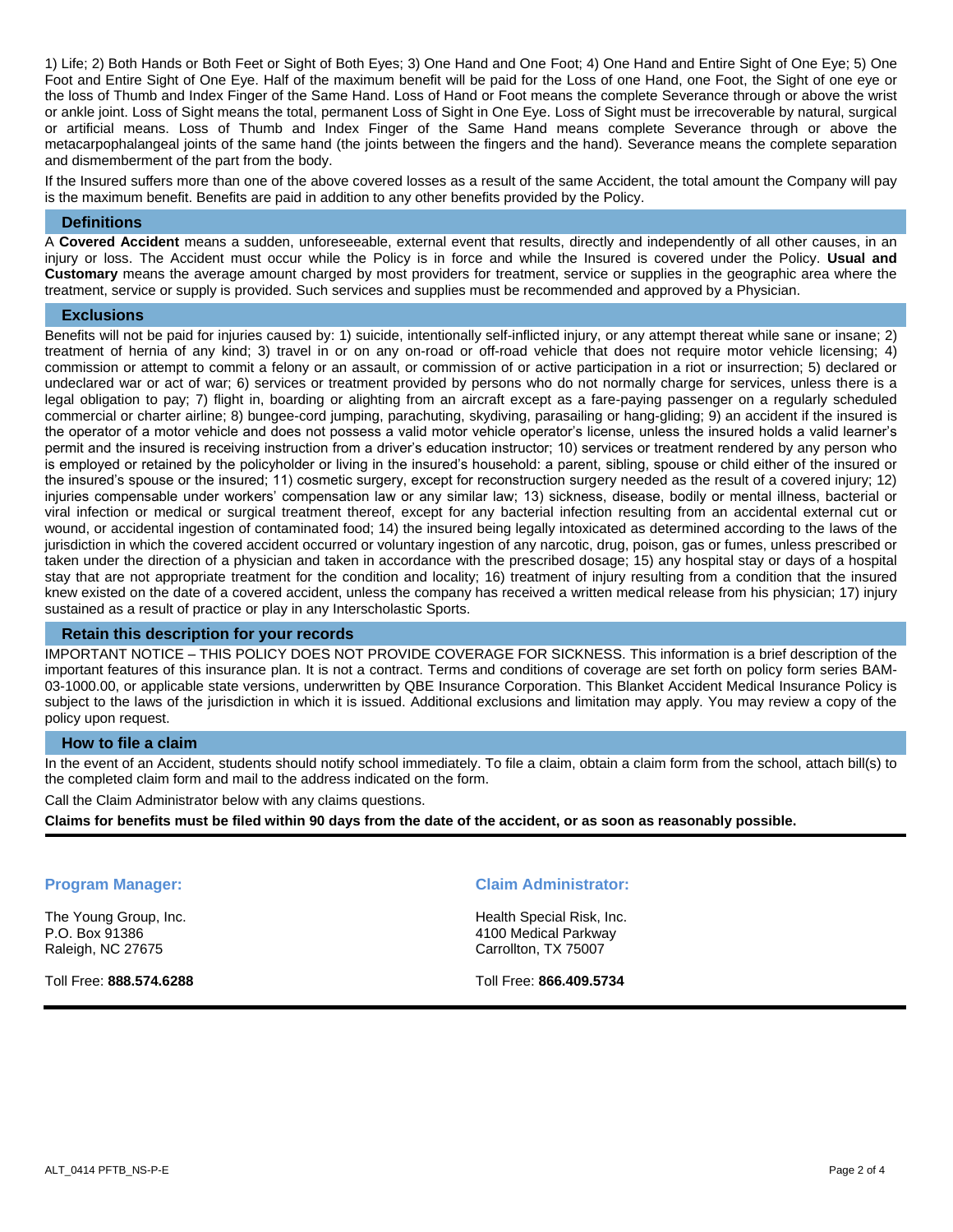# **Schedule of Benefits**

Coverage for Injuries due to Accidents only

| <b>Maximum Benefits:</b>                                                      | <b>Standard Plan</b>               | <b>Intermediate Plan</b>                                    | <b>Premier Plan</b>         |  |
|-------------------------------------------------------------------------------|------------------------------------|-------------------------------------------------------------|-----------------------------|--|
| <b>School-Time Option</b>                                                     | \$25,000                           | \$25,000                                                    | \$25,000                    |  |
| <b>24-Hour Option</b>                                                         | \$25,000                           | \$25,000                                                    | \$25,000                    |  |
| <b>Football Option</b>                                                        | \$25,000                           | \$25,000                                                    | \$25,000                    |  |
| Accidental Death Benefit / Double Dismemberment                               | \$10,000 / \$15,000                | \$10,000 / \$15,000                                         | \$10,000 / \$15,000         |  |
| Single Dismemberment                                                          | \$5,000                            | \$5,000                                                     | \$5,000                     |  |
| Loss Period for Medical Benefits                                              |                                    | Treatment must begin within 60 days from the date of Injury |                             |  |
| Benefit Period for Medical and AD&D Benefits                                  | 1 Year                             | 1 Year                                                      | 1 Year                      |  |
| <b>Accident Medical Coverage Basis</b>                                        | Primary                            | Primary                                                     | Primary                     |  |
| <b>Covered Expenses:</b>                                                      |                                    |                                                             |                             |  |
| <b>Hospital/Facility Services - Inpatient</b>                                 |                                    |                                                             |                             |  |
| Hospital Room and Board (Semi-Private Room Rate)                              | \$150 Max per day                  | \$200 Max per day                                           | 80% U&C*                    |  |
| <b>Inpatient Hospital Miscellaneous</b>                                       | \$500 Max per day                  | $$1,000$ Max per day                                        | 80% U&C*                    |  |
| <b>Registered Nurses' Services</b>                                            | 75% U&C*                           | 80% U&C*                                                    | 80% U&C*                    |  |
|                                                                               | \$30 first visit / \$25            | \$50 first visit / \$30                                     |                             |  |
| Physician's Visits (One visit/day max; only applies to non-                   |                                    |                                                             |                             |  |
| surgical visits)                                                              | each subsequent visit              | each subsequent visit                                       | 80% U&C*                    |  |
| <b>Hospital/Facility Services - Outpatient</b>                                |                                    |                                                             |                             |  |
| <b>Outpatient Hospital Miscellaneous</b>                                      |                                    |                                                             | 80% U&C* / \$5,000          |  |
| (Except physician services and x-rays paid as below)                          | \$750 Maximum                      | \$1,000 Maximum                                             | Maximum                     |  |
| <b>Hospital Emergency Treatment</b>                                           | \$150 Maximum                      | \$250 Maximum                                               | 80% U&C*                    |  |
| <b>Physician's Services</b>                                                   |                                    |                                                             |                             |  |
|                                                                               |                                    |                                                             | 80% U&C* / \$5,000          |  |
| <b>Surgical Fees</b>                                                          | \$750 Maximum                      | \$1,000 Maximum                                             | Maximum                     |  |
| Assistant Surgeon &/or Anesthesiologist                                       | 20% of Surgical<br><b>Benefits</b> | 25% of Surgical<br><b>Benefits</b>                          | 80% U&C*                    |  |
| Consultant                                                                    | \$200 Maximum                      | \$400 Maximum                                               | 80% U&C*                    |  |
| Physician's Visits (One visit/day max; only applies to non-                   | \$30 first visit / \$25            | \$50 first visit / \$30                                     | 80% U&C* / \$50 per         |  |
| surgical visits; excludes physical therapy)                                   | each subsequent visit              | subsequent visit                                            | day maximum                 |  |
| Physician's Outpatient Treatment in connection with                           | \$30 first visit / \$20            | \$40 first visit /                                          | 80% U&C* / \$50 per         |  |
| Physical Therapy (One visit/day max)                                          | each subsequent visit /            | \$30 each subsequent                                        | day max /                   |  |
|                                                                               | 5 Visits Max.                      | visit / 5 Visits Max.                                       | 15 Visits Max.              |  |
| <b>Other Services</b>                                                         |                                    |                                                             |                             |  |
| Prescriptions - outpatient                                                    | \$50 Maximum                       | \$100Maximum                                                | 80% U&C*                    |  |
| X-rays, including interpretation - outpatient                                 | \$200 Maximum                      | \$400 Maximum                                               | 80% U&C*                    |  |
| Diagnostic Imaging (MRI, CAT Scan, etc)                                       |                                    |                                                             | 80% U&C* / \$1,200          |  |
| including interpretation - outpatient                                         | \$200 Maximum                      | \$400 Maximum                                               | Maximum                     |  |
| Laboratory                                                                    |                                    |                                                             | 80% U&C* / \$600            |  |
|                                                                               | \$50 Maximum<br>\$150 Maximum      |                                                             | Maximum                     |  |
| Ambulance                                                                     | \$200 Max.                         | \$500 Max.                                                  | 80% U&C*                    |  |
| <b>Durable Medical Equipment</b>                                              |                                    |                                                             |                             |  |
| (including Orthopedic Braces & Appliances)                                    | \$75 Maximum                       | \$100 Maximum                                               | 80% U&C*                    |  |
| Replacement of eyeglasses, hearing aids, contact lenses                       |                                    |                                                             |                             |  |
| if medical treatment is also received for the covered injury                  | 100% U&C*                          | 100% U&C*                                                   | 100% U&C*                   |  |
| Dental Treatment to sound, natural teeth due to covered injury<br>\$100/tooth |                                    | \$300/tooth                                                 | 80% U&C*                    |  |
| * U&C means Usual & Customary expense                                         |                                    |                                                             |                             |  |
| <b>Coverage Selected:</b><br>(Keep for your records)                          |                                    |                                                             |                             |  |
| <b>Standard Plan</b><br>School-Time \$7.00                                    | 24-Hour Accident \$41.00           |                                                             | 24-Hour Summer Only \$14.00 |  |
| <b>Intermediate Plan</b><br>School-Time \$13.00                               | 24-Hour Accident \$76.00           |                                                             | 24-Hour Summer Only \$26.00 |  |
| <b>Premier Plan</b><br>School-Time \$40.00                                    | 24-Hour Accident \$202.00          |                                                             | 24-Hour Summer Only \$61.00 |  |
| 24-Hour Extended Dental \$8.00                                                |                                    |                                                             |                             |  |